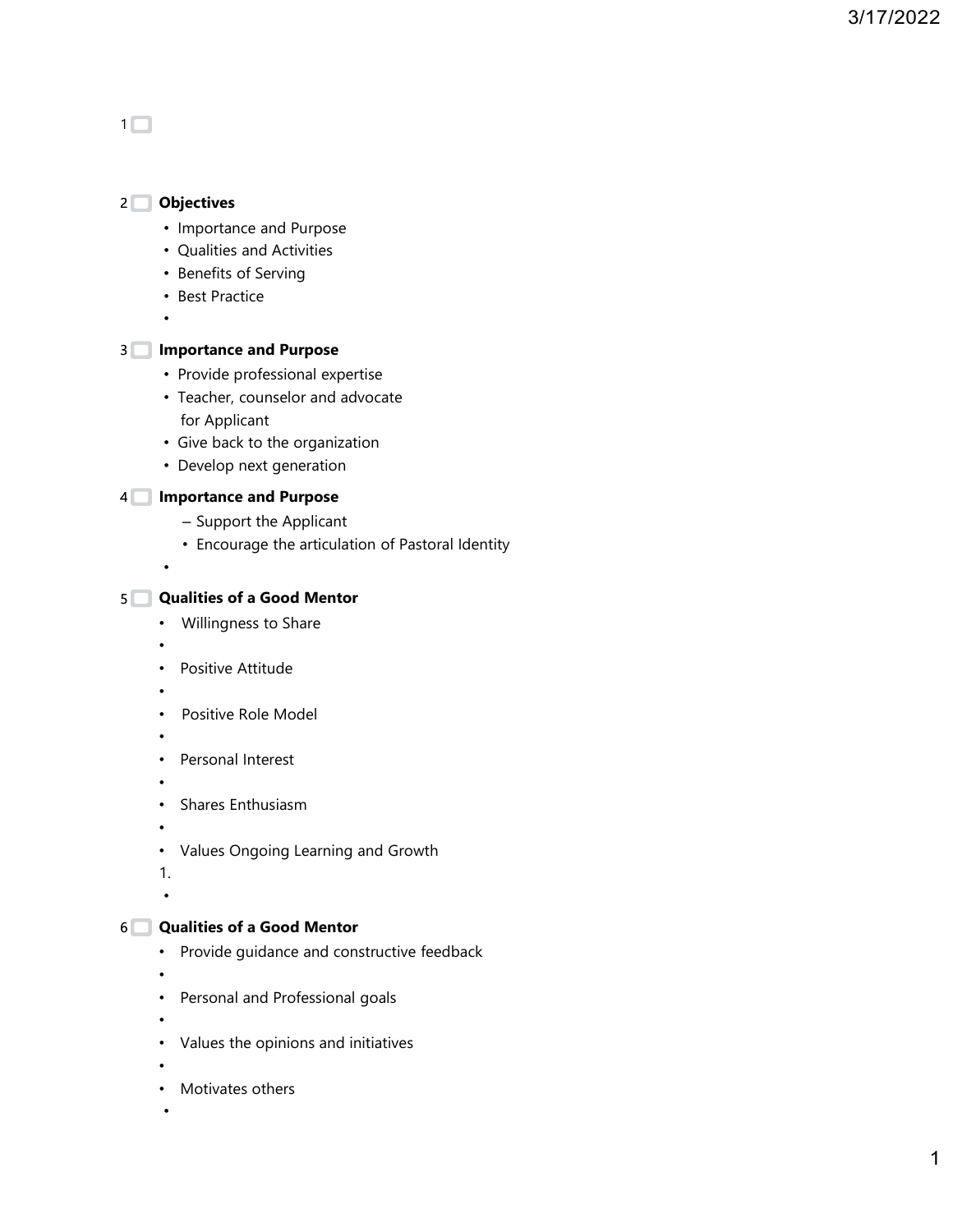# 7 Activities Of The Mentor

- Reviews and Reads all written work of the Applicant
- Offers constructive feedback

8 Solution Manuel Andrew Monetate Manuel Andrew Monetate Manuel Andrew Monetate M

A good mentor must:

- Be familiar with Certification Procedures Manual.
- Be familiar with Catholic and Common Competencies
- General understanding of Roles
- Familiar with Application Process
- Experience as a Certification Interviewer: Presenter

1.•

# 9 ■ Why Mentor? The control of the control of the control of the control of the control of the control of the control of the control of the control of the control of the control of the control of the control of the contro

- Crucial to Remaining Competitive
- Mentoring leads to higher job satisfaction
- Chaplains Mentored More Likely To Be Certified
- Opens New Informal Networks
- Develops Professionalism of Chaplaincy.
- Gains Interpersonal Communication Skills

10 Who Should be a Mentor?

- Committed to profession
- Passion for teaching
- Learned from being mentored

• •

•

•

- 11 Expectations of a Mentor
	- Be Clear on Responsibilities

•

• Agree on Goals for Mentoring Relationship

– Andrea Stean Andrea Stean Andrea Stean Andrea Stean Andrea Stean Andrea Stean Andrea Stean Andrea Stean Andr

## 12 Expectations of a Mentor

- Colleague first, Expert second
- Open and warm tone
- Listen as much as speaking
- Set realistic expectations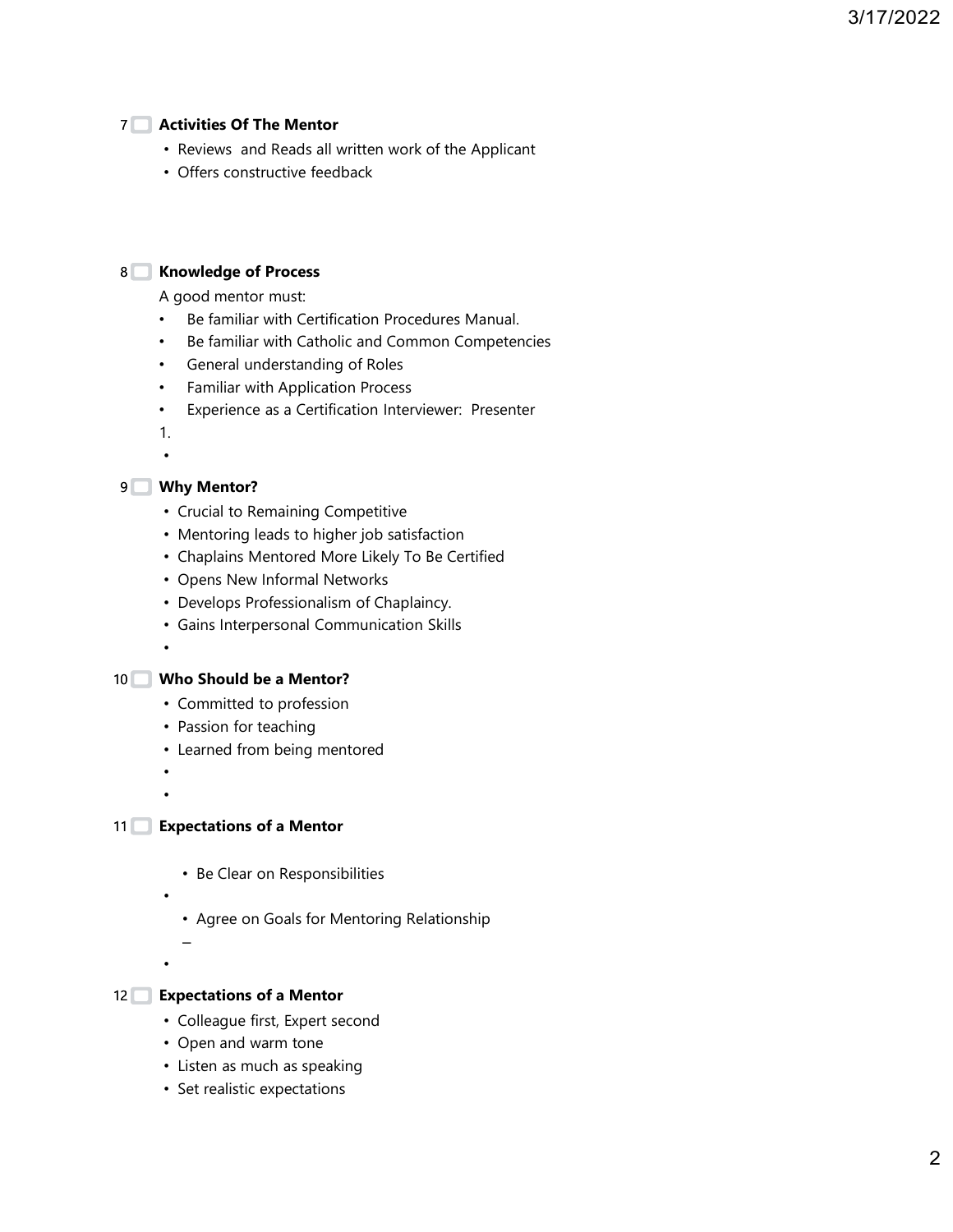•

## 13 Relationship Not Going Well?

- Contact NACC
- Make a timely decision
- Be as honest as possible
- Emphasize successes
- Encourage seeking new mentor

•

## 14 September 14 September 14 September 2014 14 September 2014 12:31 and 14 September 2014 12:31 and 14:41 September 2014 12:31

- Seeks Constructive Feedback
- Willing to Commit to Professional Growth.
- Willing to Explore New Behaviors and Skills
- "Owns" the Process
- Feels Ready for Certification Interview

•

•

#### What do I do if I think Applicant is not ready? 15

Be Gentle Be Kind Be Honest

## 16  $\Box$  Applicant Chooses To Interview

Be encouraging but Realistic

- Help Identify Strengths
- Help Identify Growing Edges
- Focus on Positives

•

#### 17 **Tips for Mentors**

- Listen, Listen, Listen
- Hear Concerns then offer advice
- Establish trust
- Expect Applicant to grow in his/her learning.
- Keep Sight of Goals

•

•

#### 18 **Tips for Mentors The Structure of Structure 18**

- Protect the Applicant from professional errors or missteps
- Let them learn from their own experience and mistakes.
- Empower Applicant
- Promote independence

•